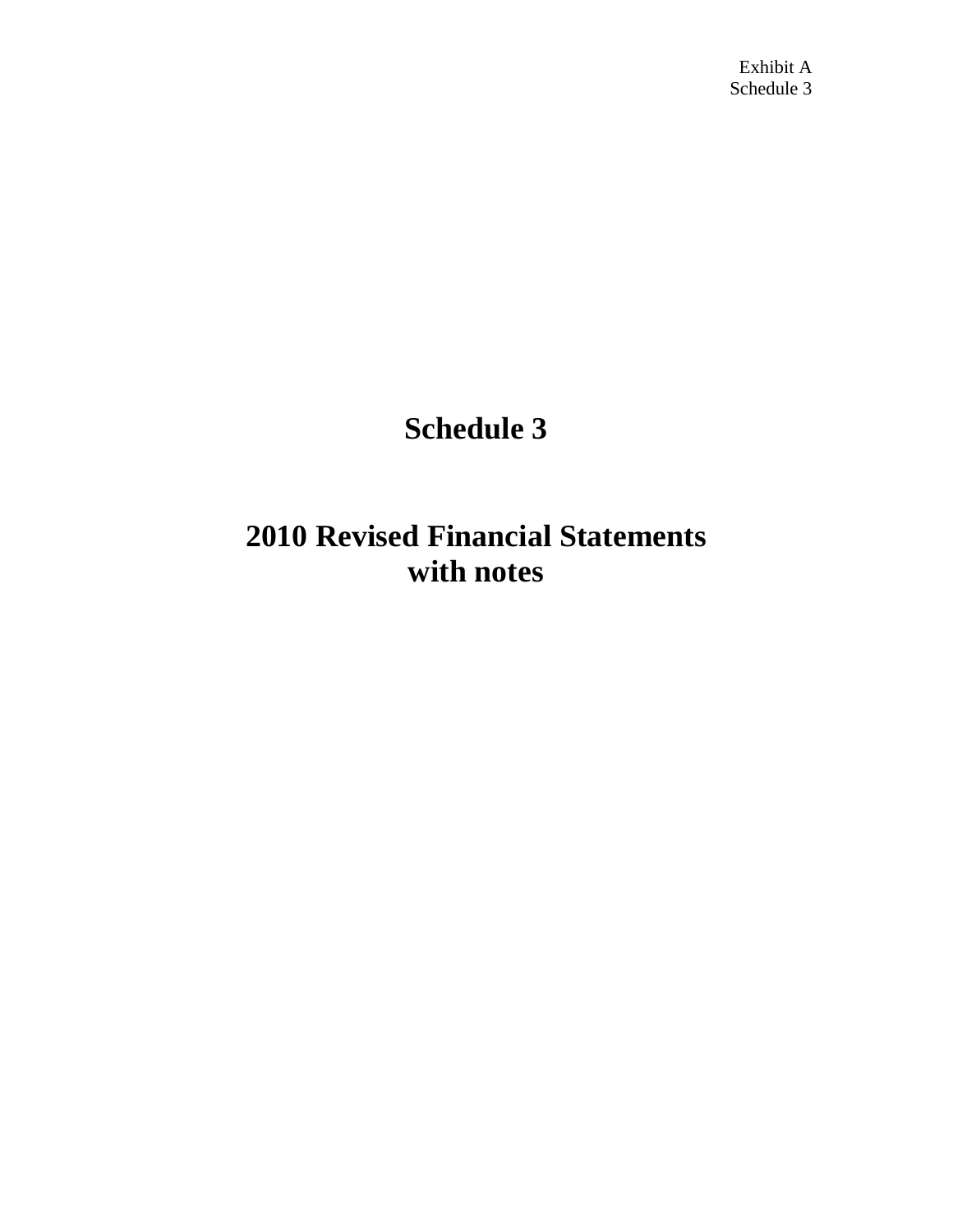#### **Notice to Reader: Subject to approval by the New Brunswick Energy and Utilities Board**

(in thousands of dollars)

| <b>Assets</b>                                                                                                                       |    | 2010    |    | 2009    |
|-------------------------------------------------------------------------------------------------------------------------------------|----|---------|----|---------|
| <b>Regulated Assets</b>                                                                                                             |    |         |    |         |
| Property, Plant and Equipment (Note 1)<br>Gas Distributor Plant in Service - Net (includes AFUDC capitalized during 2010 of \$86.9) | \$ | 156,205 | \$ | 147,529 |
| <b>Contruction Work In Progress - Gas Distributor Plant</b>                                                                         |    | 1,651   |    | 1,382   |
| <b>Total Property, Plant &amp; Equipment</b>                                                                                        |    | 157,856 |    | 148,911 |
| <b>Deferred Charges</b><br>Deferred Development Costs - Net (Note 2)                                                                |    | 851     |    | 1,151   |
| Development O&M Capitalized Costs - Net (Note 3)                                                                                    |    | 96,409  |    | 88,378  |
| <b>Regulatory Deferral</b>                                                                                                          |    | 171,427 |    | 155,377 |
| <b>Total Deferred Charges</b>                                                                                                       |    | 268,687 |    | 244,906 |
| <b>Short Term Investments</b>                                                                                                       |    | 2,957   |    | 2,955   |
| <b>Total Regulated Assets</b>                                                                                                       |    | 429,500 |    | 396,772 |
| <b>Other Regulated Assets</b>                                                                                                       |    | 21,071  |    | 16,483  |
| <b>Total Assets</b>                                                                                                                 | \$ | 450,571 | \$ | 413,255 |
| <b>Liabilities and Partner's Equity</b>                                                                                             |    |         |    |         |
| <b>Partner's Equity</b>                                                                                                             | \$ | 192,143 | S  | 185,523 |
| Long-term Advances from Associates and Affiliates (Note 4)                                                                          |    | 233,650 |    | 212,650 |
| <b>Other Regulated Liabilities</b>                                                                                                  |    | 24,778  |    | 15,082  |
| <b>Total Liabilities and Equity</b>                                                                                                 | S. | 450,571 | \$ | 413,255 |

**Rate Base for Regulatory Purposes –** Note 9 **Capital Structure for Regulatory Purposes** – Note 10 **Financial Statement Effects of Rate Regulation -** Note 12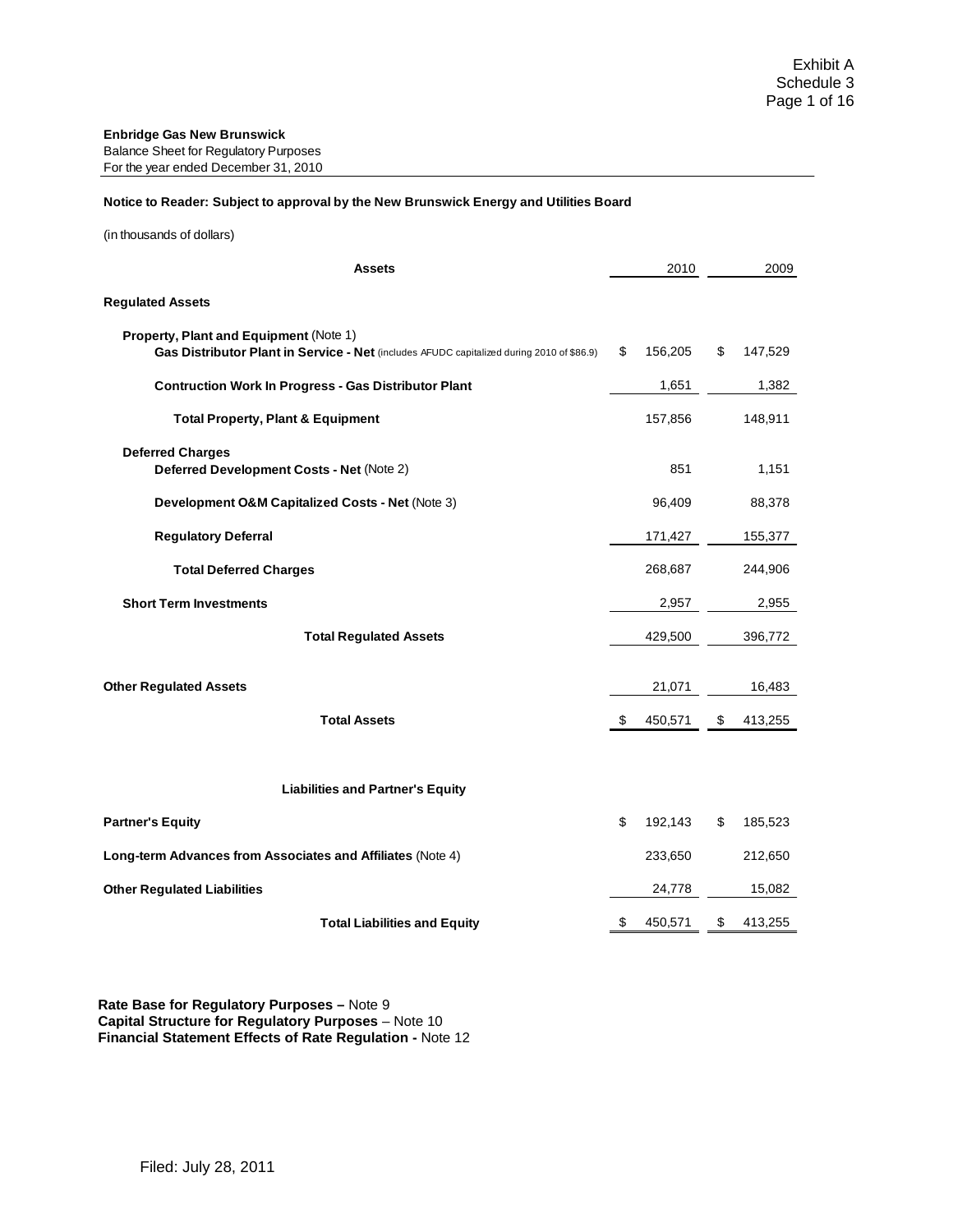#### **Notice to Reader: Subject to approval by the New Brunswick Energy and Utilities Board**

(in thousands of dollars)

|                                                                                | 2010         | 2009         |
|--------------------------------------------------------------------------------|--------------|--------------|
| Revenue                                                                        |              |              |
| <b>Operating Revenue (Note 5)</b>                                              |              |              |
| Gas distribution                                                               | \$<br>38,466 | \$<br>26,162 |
| Miscellaneous                                                                  | 264          | 281          |
| <b>Income from Investments</b>                                                 |              | 44           |
| <b>Allowance for Funds Used During Construction</b>                            | 87           | 34           |
|                                                                                | 38,817       | 26,521       |
| <b>Installation Services</b>                                                   |              |              |
| Revenue                                                                        | 6,787        | 7,664        |
| Cost of goods sold                                                             | (5,790)      | (6,221)      |
|                                                                                | 997          | 1,443        |
| <b>Total Revenue</b>                                                           | 39,814       | 27,964       |
| <b>Expenses</b>                                                                |              |              |
| <b>Operating Expenses</b>                                                      |              |              |
| Operating and maintenance expenses (Note 6)                                    | 7,142        | 4,586        |
| Bad debt expense                                                               | 353          | 311          |
| Amortization of Property, Plant and Equipment                                  | 5,637        | 5,035        |
| <b>Municipal and Other Taxes</b>                                               | 1,088        | 1,053        |
| Interest on Amounts Due to Associates & Affiliates and Other Interest (Note 7) | 14,058       | 12,355       |
| <b>Amortization of Deferred Development Costs</b>                              | 2,967        | 2,898        |
| <b>Total Expenses</b>                                                          | 31,245       | 26,238       |
| Income before Extraordinary Items, Regulatory Deferral and Return on Rate Base | 8,569        | 1,726        |
| <b>Regulatory Deferral</b>                                                     | 16,076       | 22,640       |
| <b>Regulated Return on Equity (Note 8)</b>                                     | \$<br>24,645 | \$<br>24,366 |

**Details of Affiliate Transactions** – Note 11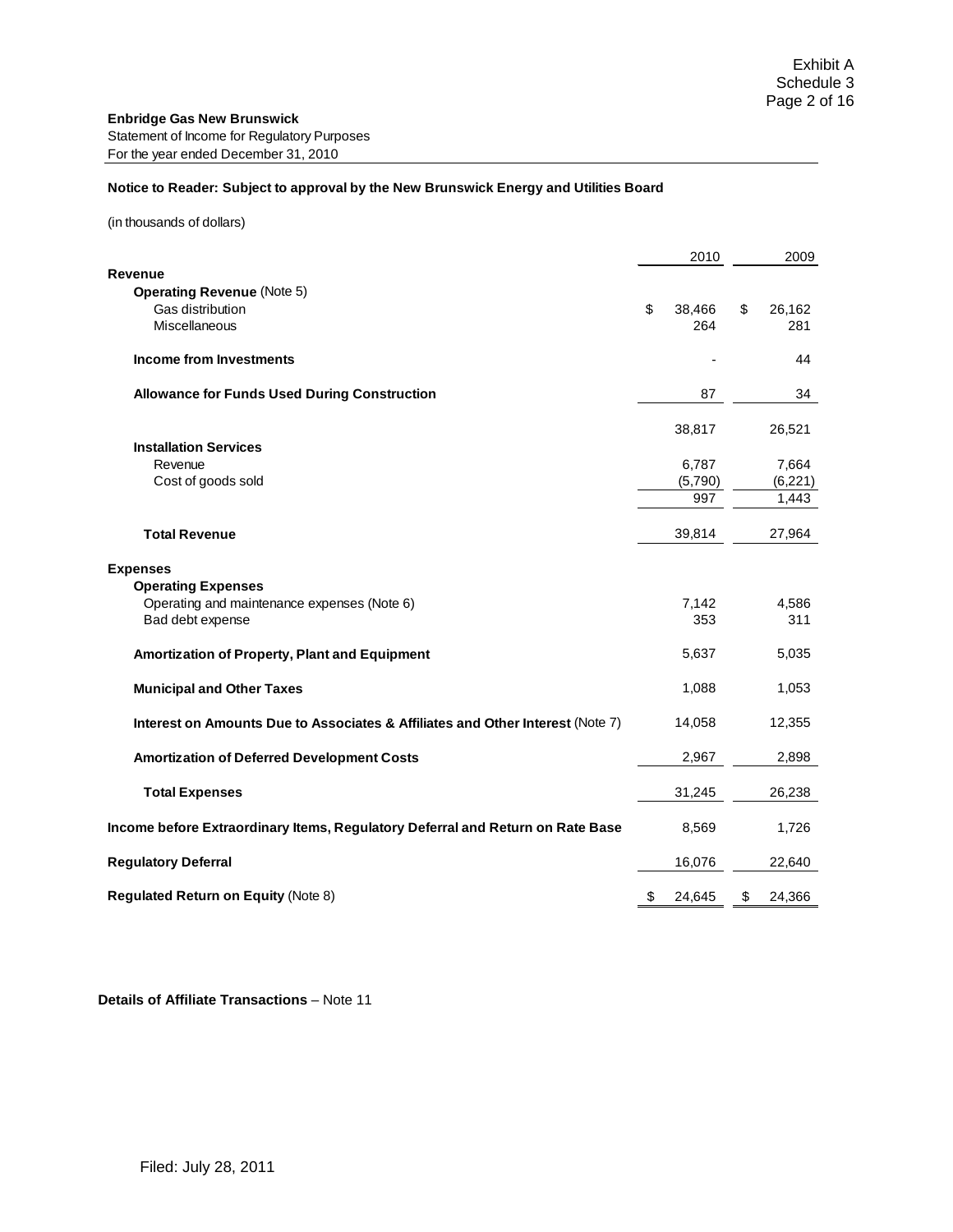Notes to Regulatory Financial Results Schedule 3 and Schedule 3 and Schedule 3 and Schedule 3 and Schedule 3 and Schedule 3 and Schedule 3 and Schedule 3 and Schedule 3 and Schedule 3 and Schedule 3 and Schedule 3 and Sche For the year ended December 31, 2010 **Page 3 of 16** 

(in thousands of dollars)

## Note 1 **Property, Plant & Equipment**

|                                   |               |                    | 2010            | 2009            |                           |
|-----------------------------------|---------------|--------------------|-----------------|-----------------|---------------------------|
|                                   |               | <b>Accumulated</b> | <b>Net Book</b> | <b>Net Book</b> | <b>Rates of</b>           |
|                                   | Cost          | Amortization       | Value           |                 | <b>Value Amortization</b> |
| Property, plant & equipment       |               |                    |                 |                 |                           |
| General plant                     |               |                    |                 |                 |                           |
| Computer hardware & software      | \$<br>3,865   | \$<br>(3,021)      | \$<br>844       | \$<br>803       | 28.80%                    |
| Tools and work equipment          | 761           | (217)              | 544             | 503             | 5.30%                     |
| Office furniture and equipment    | 494           | (140)              | 354             | 340             | 4.40%                     |
| Transportation                    | 1,117         | (168)              | 949             | 710             | 11.80%                    |
| Communications                    | 87            | (26)               | 61              |                 | 28.80%                    |
| Leasehold improvements            | 651           | (324)              | 327             | 409             | 1                         |
| Subtotal                          | 6,975         | (3,896)            | 3,079           | 2,765           |                           |
| Distribution plant                |               |                    |                 |                 |                           |
| Land                              | 375           |                    | 375             | 375             |                           |
| Rights of way and easements       | 166           |                    | 166             | 156             |                           |
| Distribution mains                | 103,669       | (13, 944)          | 89,725          | 85,733          | 2.43%                     |
| <b>Street services</b>            | 45,827        | (7, 274)           | 38,553          | 35,434          | 3.83%                     |
| Meters and regulators             | 16,442        | (2, 847)           | 13,595          | 11,766          | 3.83%                     |
| <b>Stations</b>                   | 13,302        | (2, 590)           | 10,712          | 11,300          | 4.40%                     |
| Subtotal                          | 179,781       | (26, 655)          | 153,126         | 144,764         |                           |
| Total plant in service            | 186,756       | (30, 551)          | 156,205         | 147,529         |                           |
| Construction work in progress     | 1,651         |                    | 1,651           | 1,382           |                           |
| Total property, plant & equipment | \$<br>188,407 | \$<br>(30, 551)    | \$<br>157,856   | \$<br>148,911   |                           |

**1 - Amortized over the term of the related leases.**

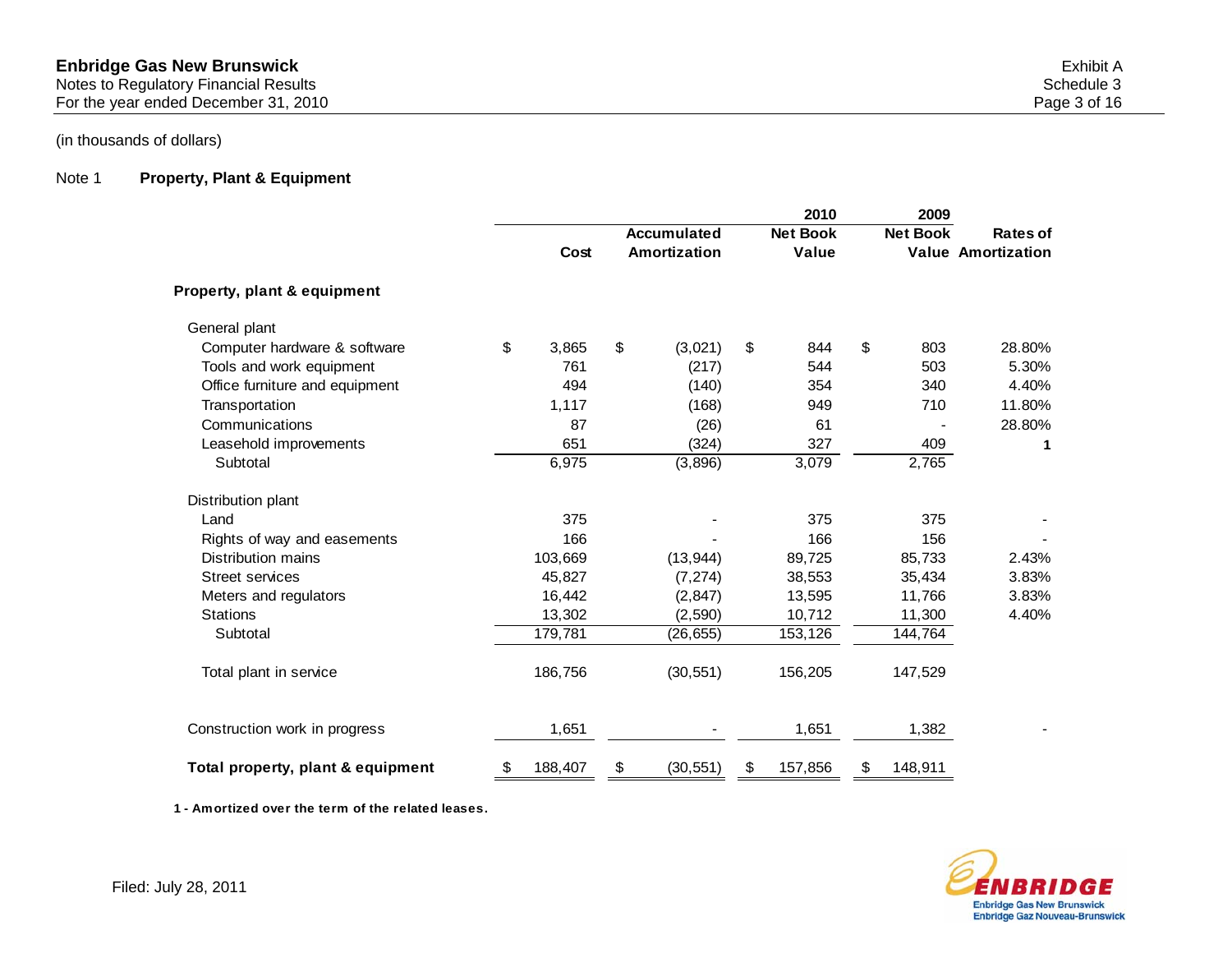Notes to Regulatory Financial Results Schedule 3 and Schedule 3 and Schedule 3 and Schedule 3 and Schedule 3 and Schedule 3 and Schedule 3 and Schedule 3 and Schedule 3 and Schedule 3 and Schedule 3 and Schedule 3 and Sche

For the year ended December 31, 2010 **Page 4 of 16** 

## (in thousands of dollars)

## Note 2 **Deferred Development Costs - Net**

|                                          | Cost                 | Accumulated<br>Amortization | 2010<br><b>Net Book</b><br>Value |   | 2009<br><b>Net Book</b> | Rates of<br><b>Value Amortization</b> |
|------------------------------------------|----------------------|-----------------------------|----------------------------------|---|-------------------------|---------------------------------------|
| Franchise fee<br>Deferred carrying costs | \$<br>1.500<br>1.784 | (850)<br>(1,583)            | \$<br>650<br>201                 | S | 725<br>426              | 5.00%<br>20.00%                       |
| Total deferred development costs, net    | 3,284                | (2, 433)                    | \$<br>851                        |   | 1,151                   |                                       |

## Note 3 **Development O&M Capitalized Costs - Net**

|                                              |         |                             |         | 2010                     |  | 2009            |                                       |  |
|----------------------------------------------|---------|-----------------------------|---------|--------------------------|--|-----------------|---------------------------------------|--|
|                                              | Cost    | Accumulated<br>Amortization |         | <b>Net Book</b><br>Value |  | <b>Net Book</b> | Rates of<br><b>Value Amortization</b> |  |
| Development O&M capitalized costs            | 105.913 |                             | (9.504) | 96.409                   |  | 88,378          | 2.43%                                 |  |
| Total development O&M capitalized costs, net | 105.913 |                             | (9.504) | 96.409                   |  | 88.378          |                                       |  |

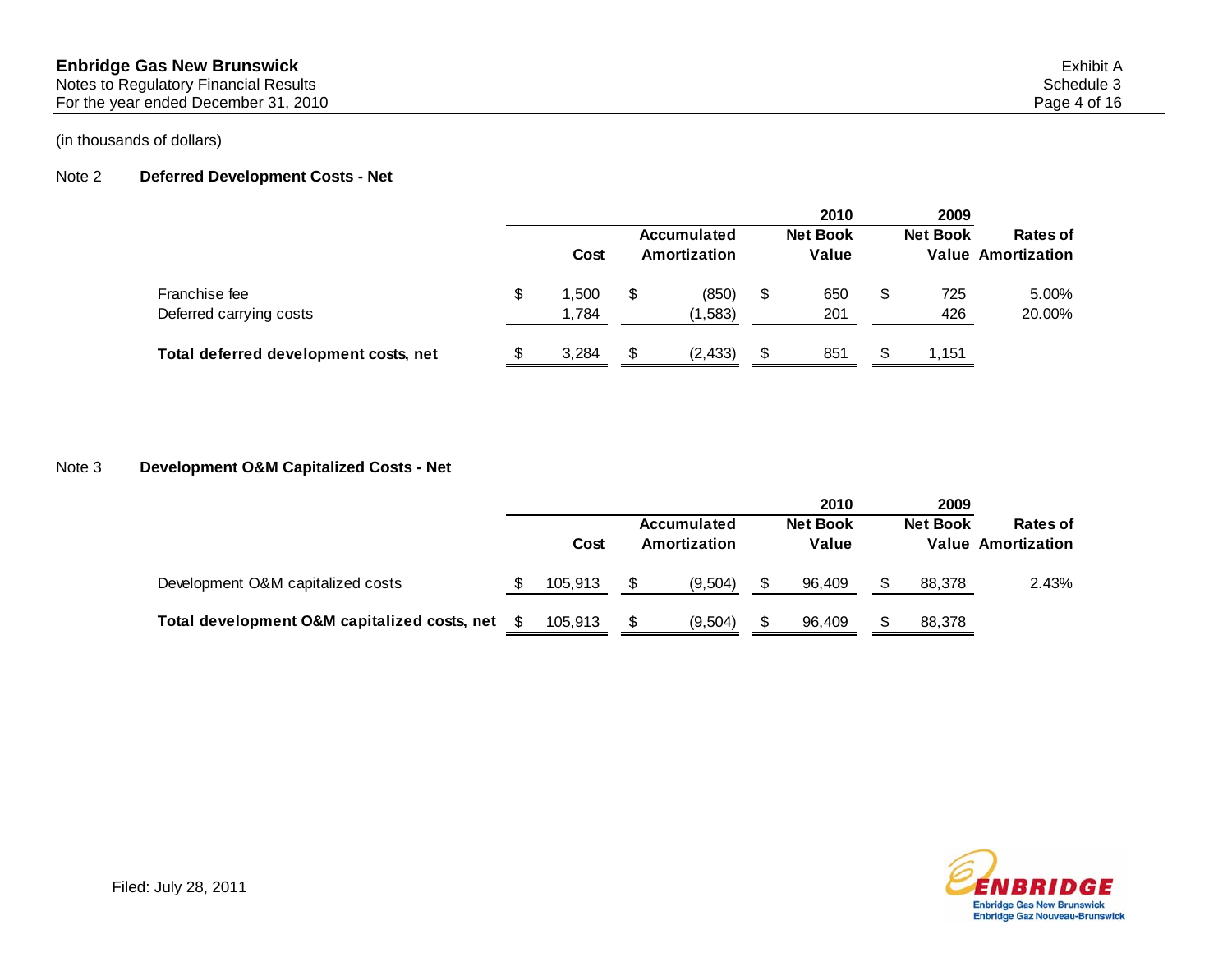| <b>Enbridge Gas New Brunswick</b>     | Exhibit A    |
|---------------------------------------|--------------|
| Notes to Regulatory Financial Results | Schedule 3   |
| For the year ended December 31, 2010  | Page 5 of 16 |

## Note 4 **Long-term Advances from Associates and Affiliates**

|                                |                   |                      |               |               | 2010<br><b>Cost of Debt</b> |           |         |               | 2009<br><b>Cost of Debt</b> |           |
|--------------------------------|-------------------|----------------------|---------------|---------------|-----------------------------|-----------|---------|---------------|-----------------------------|-----------|
|                                | <b>Issue Date</b> | <b>Maturity Date</b> | <b>Amount</b> | Enbridge Inc. | <b>EGNB</b>                 | Regulated | Amount  | Enbridge Inc. | <b>EGNB</b>                 | Regulated |
| Promissory Note                | $6$ -Feb-01       | $6$ -Feb-11          | 6,150         | 6.33%         | 7.95%                       | 7.33%     | 6,150   | 6.33%         | 7.95%                       | 7.33%     |
| Promissory Note                | 28-Jun-02         | 29-Jun-12            | 6,000         | 6.08%         | 7.89%                       | 7.08%     | 6,000   | 6.08%         | 7.89%                       | 7.08%     |
| Promissory Note                | 23-Dec-02         | 24-Dec-12            | 7,500         | 6.50%         | 7.41%                       | 7.50%     | 7,500   | 6.50%         | 7.41%                       | 7.50%     |
| Promissory Note                | 26-Jun-03         | 27-Jun-13            | 13,000        | 5.62%         | 6.96%                       | 6.62%     | 13,000  | 5.62%         | 6.96%                       | 6.62%     |
| Promissory Note                | 30-Dec-03         | 30-Dec-13            | 14,000        | 5.34%         | 7.14%                       | 6.34%     | 14,000  | 5.34%         | 7.14%                       | 6.34%     |
| Promissory Note                | 23-Mar-04         | 24-Mar-14            | 14,000        | 5.33%         | 6.69%                       | 6.33%     | 14,000  | 5.33%         | 6.69%                       | 6.33%     |
| Promissory Note                | 30-Nov-04         | 28-Nov-14            | 21,000        | 5.69%         | 6.95%                       | 6.69%     | 21,000  | 5.69%         | 6.95%                       | 6.69%     |
| Promissory Note                | 30-Mar-05         | 30-Mar-15            | 6,000         | 5.04%         | 6.93%                       | 6.04%     | 6,000   | 5.04%         | 6.93%                       | 6.04%     |
| Promissory Note                | 28-Dec-05         | 28-Dec-15            | 14,000        | 4.59%         | 6.53%                       | 5.59%     | 14,000  | 4.59%         | 6.53%                       | 5.59%     |
| Promissory Note                | 19-Dec-06         | 19-Dec-16            | 21,000        | 4.82%         | 6.52%                       | 5.82%     | 21,000  | 4.82%         | 6.52%                       | 5.82%     |
| Promissory Note                | 20-Dec-07         | 20-Dec-17            | 29,000        | 5.54%         | 5.85%                       | 6.54%     | 29,000  | 5.54%         | 5.85%                       | 6.54%     |
| Promissory Note                | 19-Dec-08         | 19-Dec-13            | 15,000        | 6.85%         | 7.85%                       | 7.85%     | 15,000  | 6.85%         | 7.85%                       | 7.85%     |
| <b>Promissory Note</b>         | 25-Jun-09         | 25-Jun-14            | 25,000        | 4.37%         | 5.37%                       | 5.37%     | 25,000  | 4.37%         | 5.37%                       | 5.37%     |
| Promissory Note                | 9-Dec-09          | 9-Dec-19             | 21,000        | 4.63%         | 5.63%                       | 5.63%     | 21,000  | 4.63%         | 5.63%                       | 5.63%     |
| Promissory Note                | 24-Aug-10         | 24-Aug-15            | 12,000        | 3.22%         | 4.22%                       | 4.22%     |         |               |                             |           |
| Promissory Note                | 22-Sep-10         | 22-Sep-15            | 9,000         | 3.25%         | 4.25%                       | 4.25%     |         |               |                             |           |
| Total long-term advances       |                   |                      |               |               |                             |           |         |               |                             |           |
| from associates and affiliates |                   |                      | 233,650       | 5.26%         | 6.48%                       | 6.26%     | 212,650 | 5.47%         | 6.74%                       | 6.47%     |

The cost of debt of EGNB is limited to the actual borrowing rate of Enbridge Inc. plus 1%.

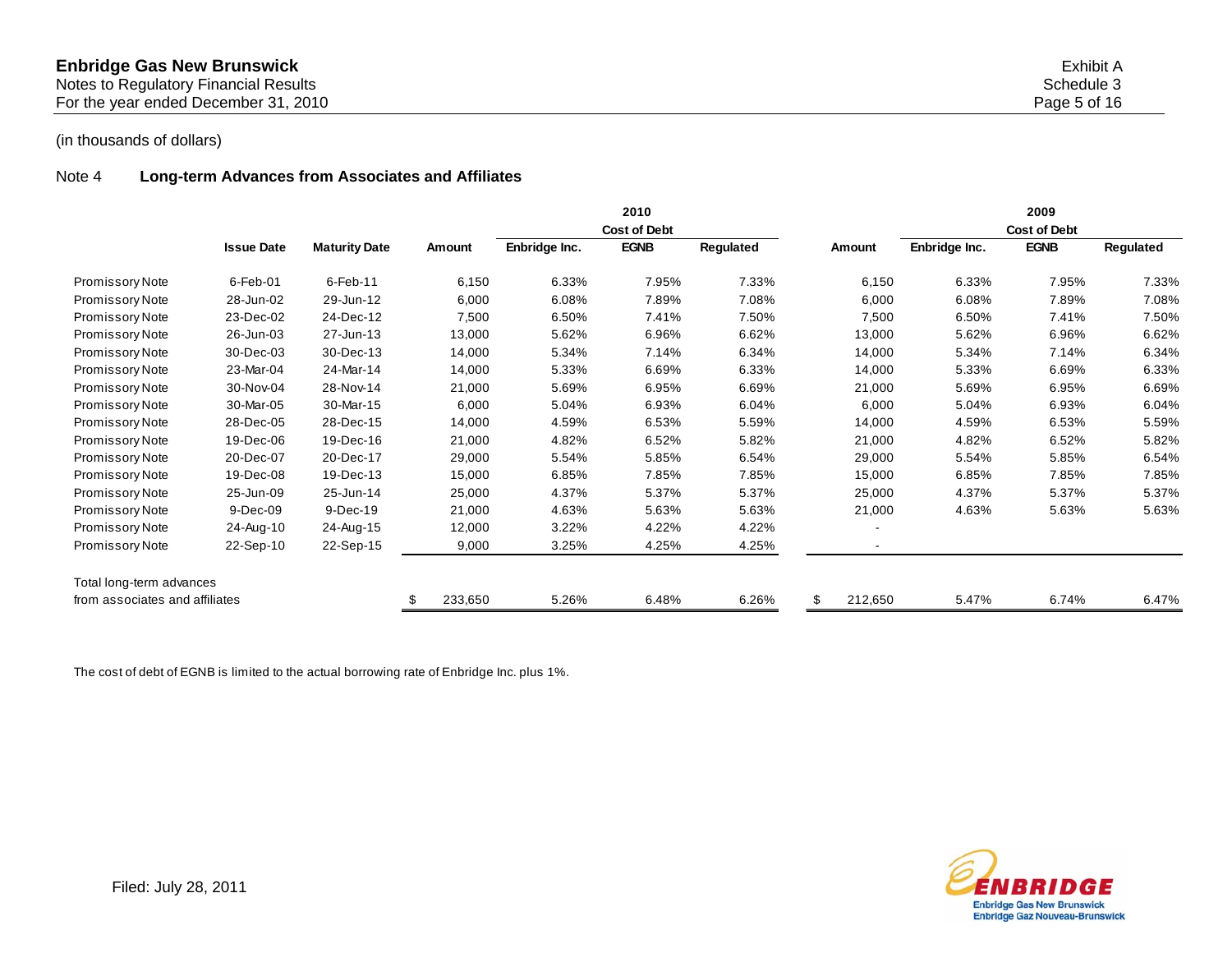# Note 5 **Operating Revenue**

## a**. Gas Distribution**

|                                           |   |                | 2010   |                                    | 2009        |        |                                    |  |  |
|-------------------------------------------|---|----------------|--------|------------------------------------|-------------|--------|------------------------------------|--|--|
|                                           |   | <b>Revenue</b> |        | <b>Customers Throughput</b><br>TJs | Revenue     |        | <b>Customers Throughput</b><br>TJs |  |  |
| Small general service (SGS)               | S | 9,554          | 9,183  | 794                                | \$<br>6,982 | 8.404  | 793                                |  |  |
| General service (GS)                      |   | 10.299         | 1,325  | 935                                | 7.559       | 1.507  | 1,063                              |  |  |
| Contract general service (CGS)            |   | 10,860         | 300    | 1.014                              | 6.501       | 246    | 1,011                              |  |  |
| Contract large general service (CLGS-LFO) |   | 7.000          | 25     | 1.380                              | 4,680       | 24     | 1,367                              |  |  |
| Contract large general service (CLGS-HFO) |   | 736            | 9      | 1.059                              | 418         | 9      | 974                                |  |  |
| Off peak service                          |   | 17             | 13     |                                    | 22          | 14     |                                    |  |  |
| Total                                     |   | 38.466         | 10.855 | 5,183                              | 26,162      | 10.204 | 5,211                              |  |  |

1 Terajoule (TJ) = 1,000 Gigajoules (GJ)

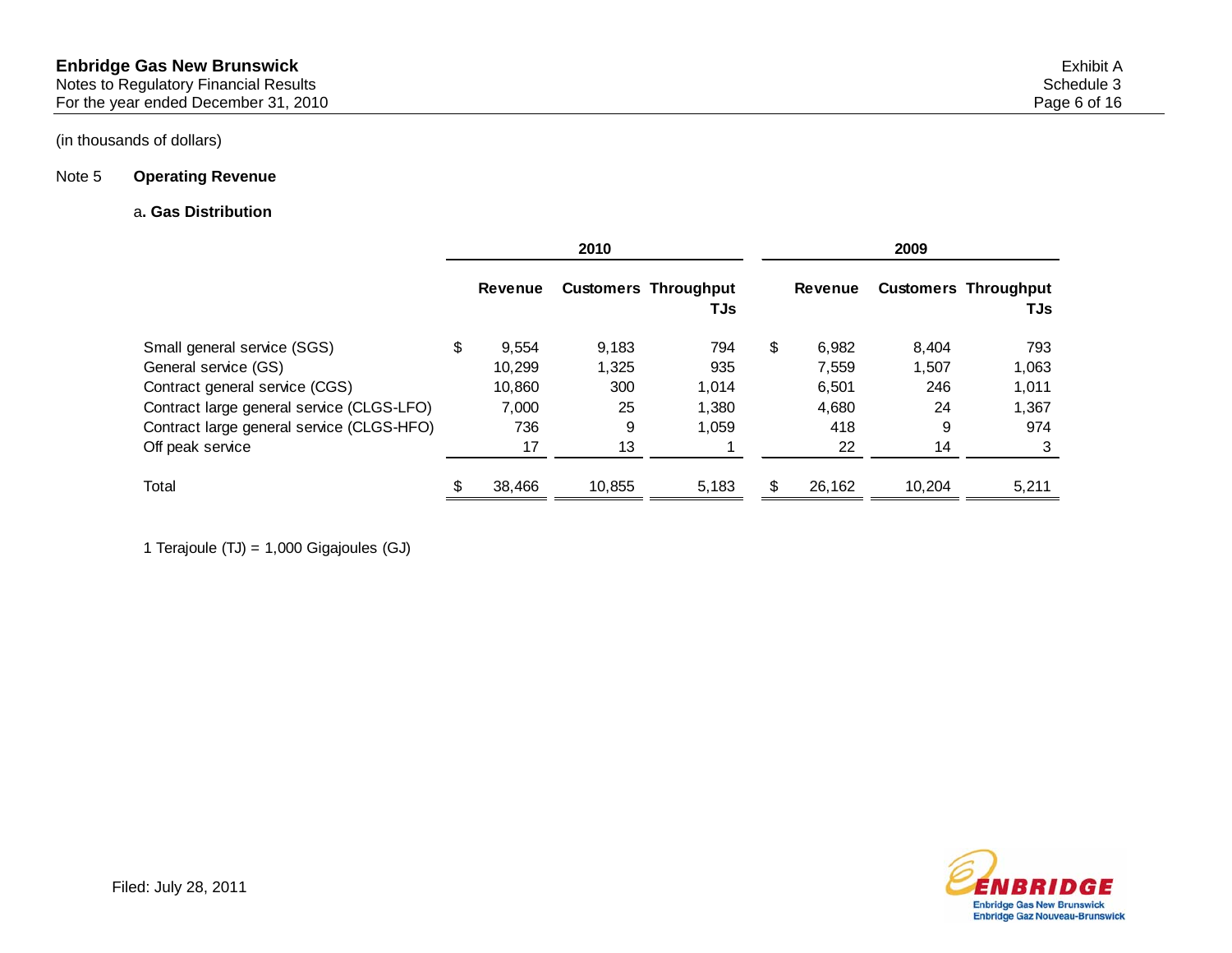## Note 5 **Operating Revenue (continued)**

### **b. Miscellaneous**

|                                                             |   | 2010       |   | 2009       |
|-------------------------------------------------------------|---|------------|---|------------|
| Agent billing and collection<br>Other miscellaneous revenue | S | 124<br>140 | S | 125<br>156 |
| Total miscellaneous                                         |   | 264        |   | 281        |

#### **Details of Agent Billing and Collection Revenues**

(in dollars)

|                                            | 2010         |   | 2009    |
|--------------------------------------------|--------------|---|---------|
| Agent billing and collection               |              |   |         |
| Small general service (SGS)                | \$<br>98,515 | S | 96,602  |
| General service (GS)                       | 16,008       |   | 18,902  |
| Contract general service (CGS)             | 7,769        |   | 8,213   |
| Agent billing                              |              |   |         |
| Contract large general service (CLGS-LFO)  | 741          |   | 306     |
| Contract large general service (CLGS-HFO)  | 368          |   | 396     |
| Contract large volume service (CLVOPS)     |              |   |         |
| Off peak service (OPS)                     | 788          |   | 917     |
|                                            |              |   |         |
| Total agent billing and collection revenue | 124.189      |   | 125.336 |

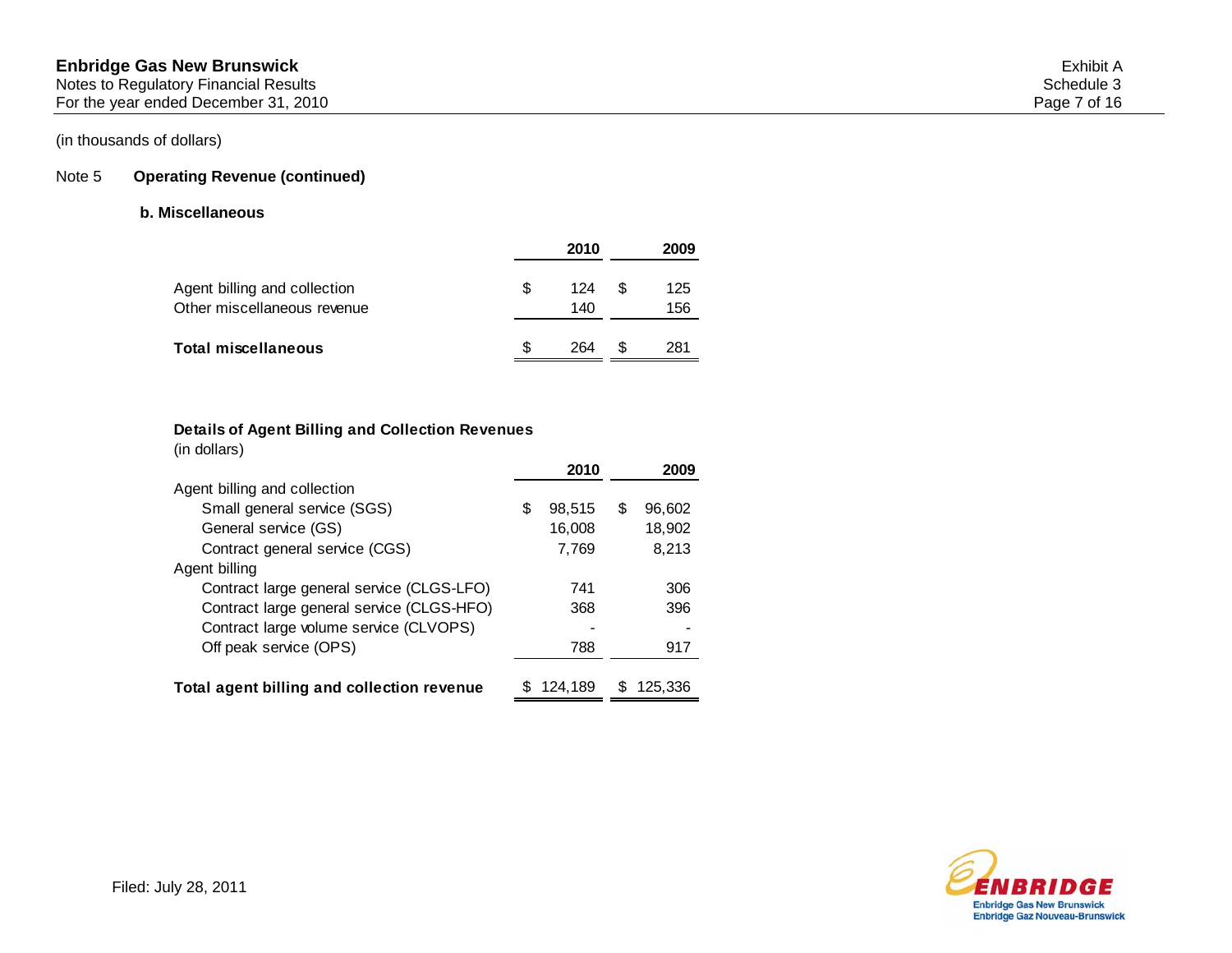Notes to Regulatory Financial Results Schedule 3 and Schedule 3 and Schedule 3 and Schedule 3 and Schedule 3 and Schedule 3 and Schedule 3 and Schedule 3 and Schedule 3 and Schedule 3 and Schedule 3 and Schedule 3 and Sche

For the year ended December 31, 2010 **Page 8 of 16** 

# (in thousands of dollars)

## Note 6 **Operating and Maintenance Expenses**

|                                           | 2010        | 2009        |
|-------------------------------------------|-------------|-------------|
|                                           |             |             |
| Corporate management                      | \$<br>1,190 | \$<br>1,128 |
| Corporate administration                  | 1,134       | 984         |
| Financial reporting                       | 691         | 715         |
| Information technology                    | 972         | 919         |
| Regulatory & upstream                     | 1,982       | 1,372       |
| Sales & marketing                         | 7,150       | 6,872       |
| Distribution & maintanance                | 5,669       | 5,763       |
| Customer care                             | 1,297       | 1,342       |
| Human resources                           | 1,769       | 1,786       |
| Gas transportation and related activities | 1,144       | 1,141       |
| Total                                     | 22,998      | 22,022      |
| Capitalized to:                           |             |             |
| Property, plant & equipment               | 5,399       | 6,267       |
| Development O&M capitalized costs         | 10,457      | 11,169      |
| <b>Total capitalized</b>                  | 15,856      | 17,436      |
| Total                                     | \$<br>7,142 | \$<br>4,586 |

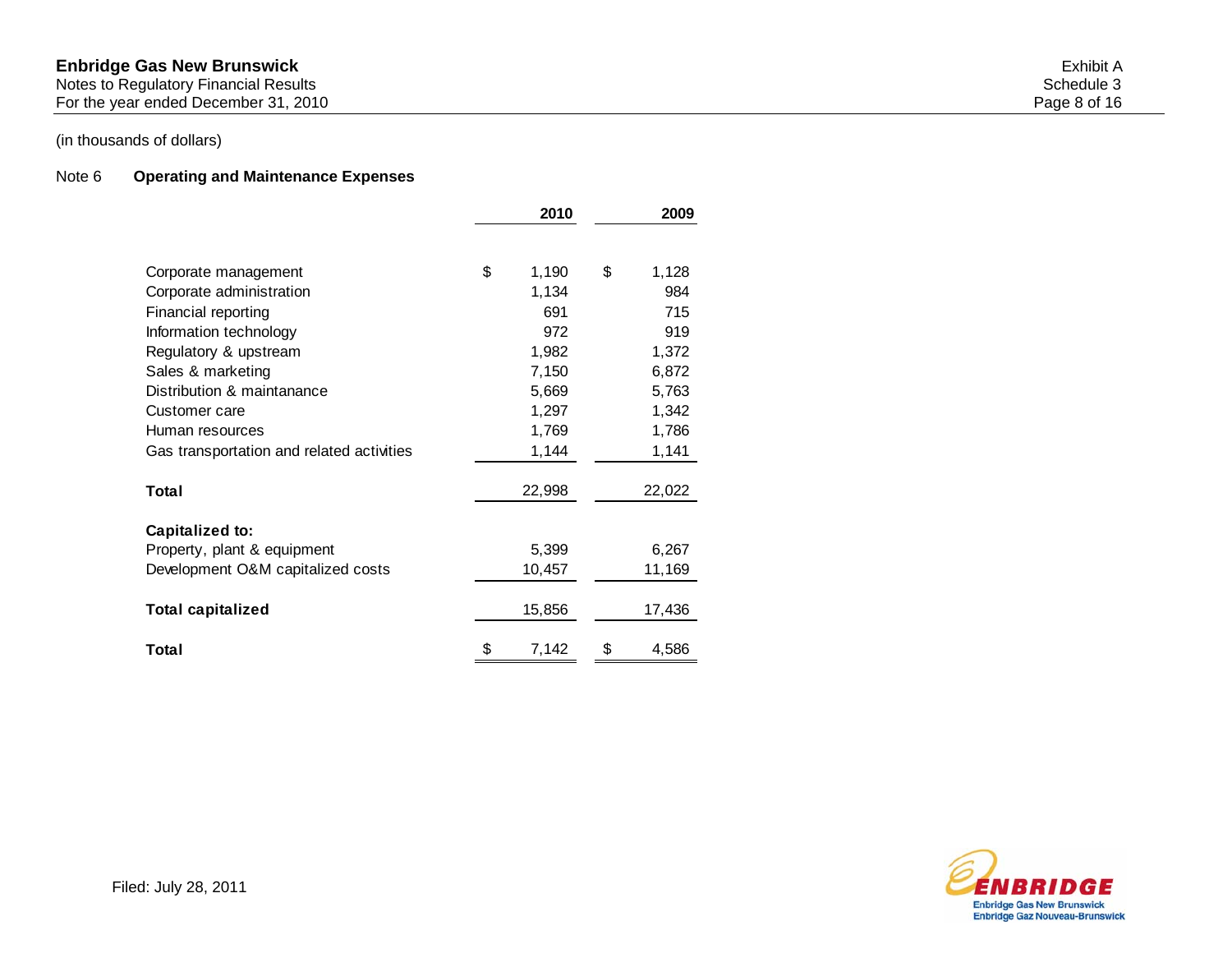#### Note 7 **Interest on Amounts Due to Associates & Affiliates and Other Interest**

|                                                                                |   | 2010   | 2009   |
|--------------------------------------------------------------------------------|---|--------|--------|
| Interest on long-term debt                                                     | S | 13.959 | 12.164 |
| Other interest expense                                                         |   | 67     | 180    |
| AIDC - allowance for funds used during construction (debt component)           |   | 32     | 11     |
| Total interest on amounts due to associates & affiliates and other interest \$ |   | 14.058 | 12.355 |

### Note 8 **Regulated Return on Equity**

|                                                                                                      | 2010         |   | 2009         |
|------------------------------------------------------------------------------------------------------|--------------|---|--------------|
| Regulated return on equity<br>AEDC - allowance for funds used during construction (equity component) | 24.590<br>55 | S | 24.344<br>22 |
| Total regulated return on equity                                                                     | 24.645       | S | 24.366       |

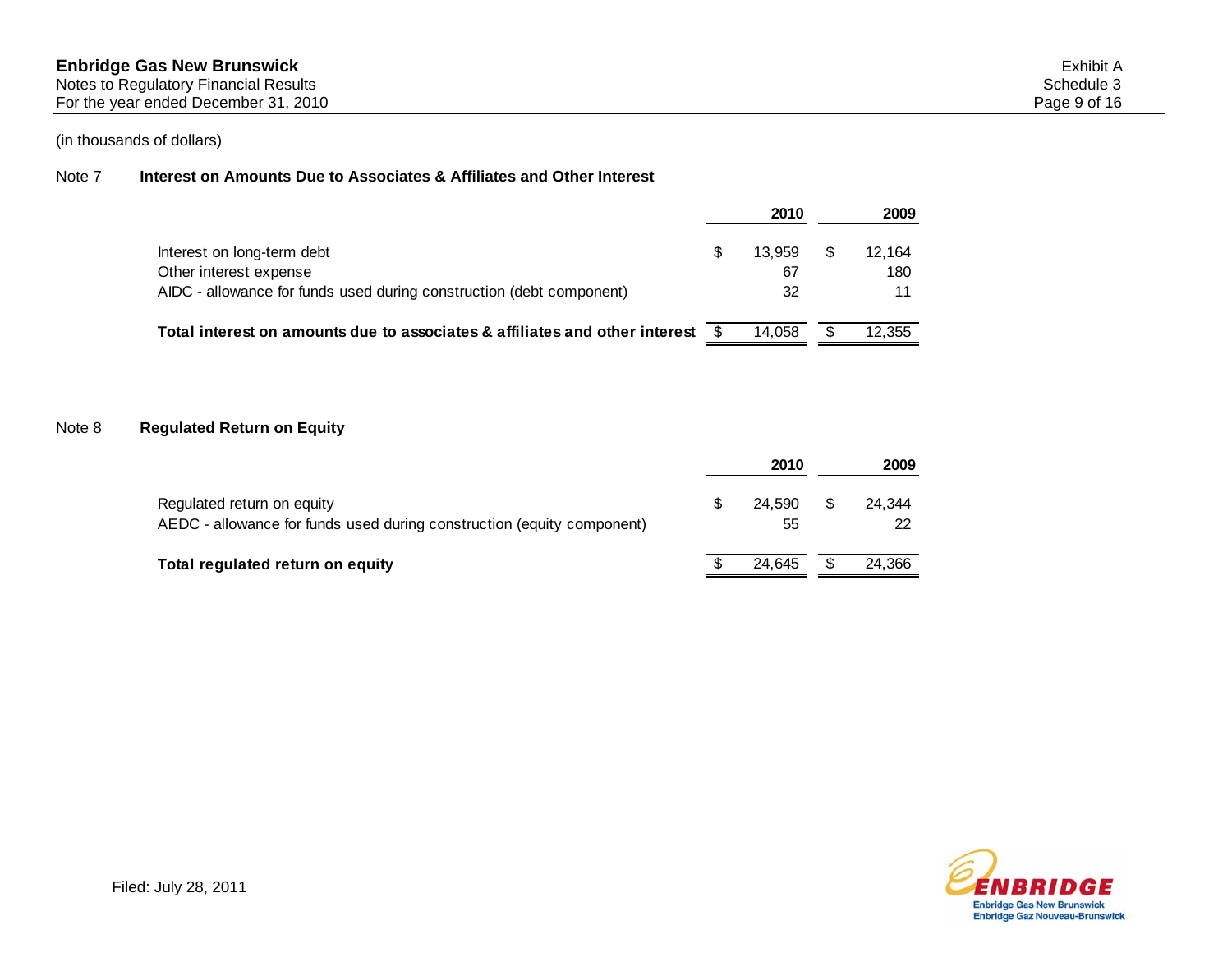#### Notes to Regulatory Financial Results Schedule 3 and Schedule 3 and Schedule 3 and Schedule 3 and Schedule 3 and Schedule 3 and Schedule 3 and Schedule 3 and Schedule 3 and Schedule 3 and Schedule 3 and Schedule 3 and Sche

For the year ended December 31, 2010 **Page 10** of 16

# (in thousands of dollars)

## Note 9 **Rate Base for Regulatory Purposes**

|                                        | 2010                 | 2009                 |
|----------------------------------------|----------------------|----------------------|
| Property, plant & equipment            |                      |                      |
| Cost                                   | \$<br>186,756        | \$<br>172,216        |
| Accumulated amortization<br><b>Net</b> | (30, 551)<br>156,205 | (24, 687)<br>147,529 |
| Deferred charges                       |                      |                      |
| Franchise fee, at cost                 | 1,500                | 1,500                |
| Accumulated amortization               | (850)                | (775)                |
| <b>Net</b>                             | 650                  | 725                  |
| Development O&M capitalized costs      | 105,913              | 95,456               |
| Accumulated amortization               | (9, 504)             | (7,078)              |
| <b>Net</b>                             | 96,409               | 88,378               |
| Deferred carrying costs, at cost       | 1,784                | 1,784                |
| Accumulated amortization               | (1,583)              | (1, 358)             |
| <b>Net</b>                             | 201                  | 426                  |
| Deferral account                       | 171,427              | 155,377              |
| <b>Total deferred charges</b>          | 268,687              | 244,906              |
| <b>Term deposit</b>                    | 2,957                | 2,955                |
| <b>Working capital allowance</b>       | 1,859                | 1,757                |
| <b>Total rate base</b>                 | 429,708              | \$<br>397,147        |
| Average rate base                      | \$<br>410,675        | \$<br>374,523        |

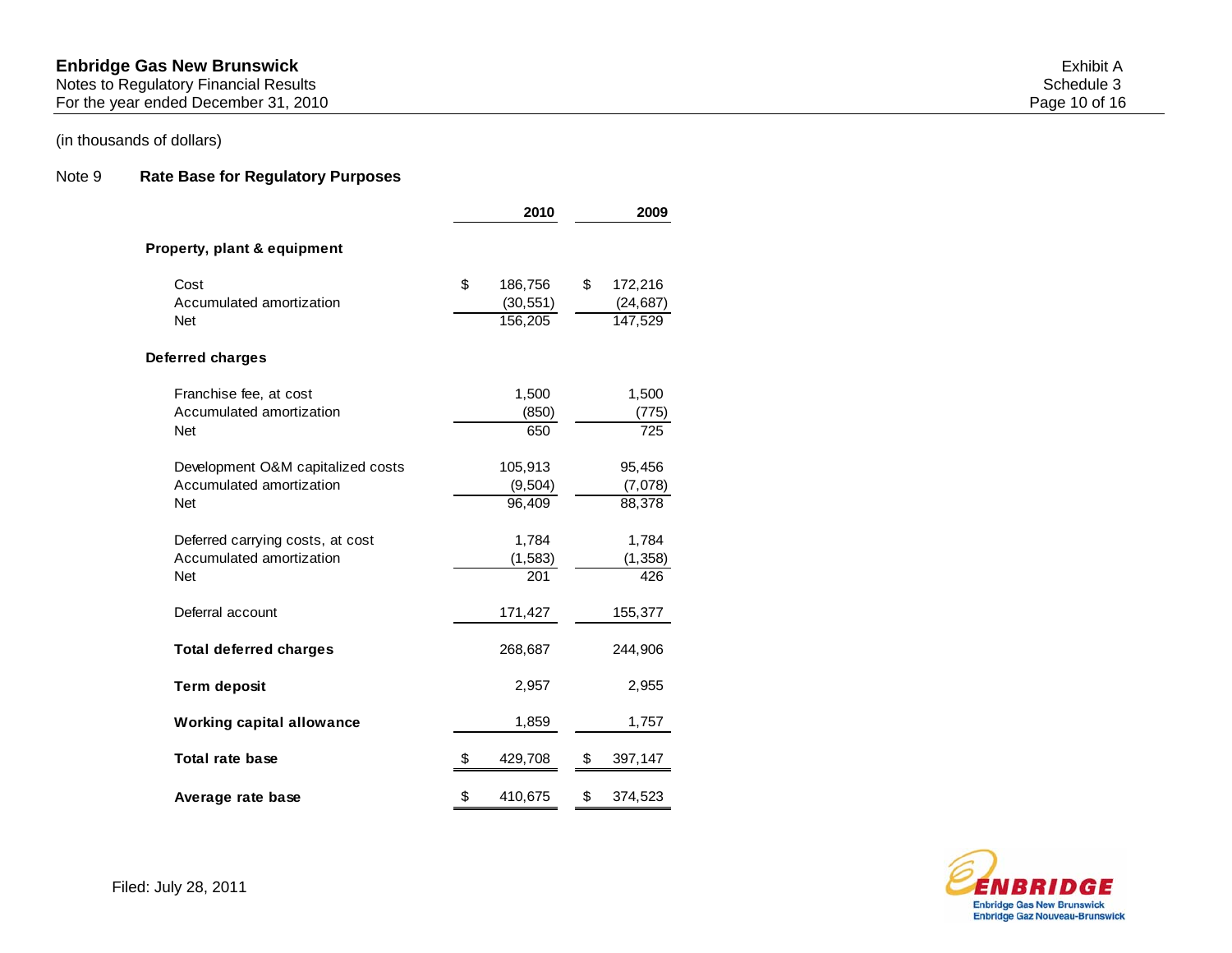For the year ended December 31, 2010 **Page 11 of 16** 

### (in thousands of dollars)

Total

#### Note 10 **Capital Structure for Regulatory Purposes**

|                              | 2010                     |     | 2009               |
|------------------------------|--------------------------|-----|--------------------|
| <b>Capital structure</b>     |                          |     |                    |
| Long-term debt<br>Equity     | \$<br>233,650<br>192,143 | \$  | 212,650<br>185,523 |
| Total                        | \$<br>425,793            | \$. | 398,173            |
| Capital structure percentage |                          |     |                    |
| Long-term debt<br>Equity     | 54.87%<br>45.13%         |     | 53.41%<br>46.59%   |

# **Capital structure average percentage for regulatory purposes**

| Long-term debt | 53.92%  | 50.00%  |
|----------------|---------|---------|
| Equity         | 46.08%  | 50.00%  |
| Total          | 100.00% | 100.00% |

100.00% 100.00%

#### **Weighted cost of capital for regulatory purposes**

| Long-term debt | 3.38% | 3.25% |
|----------------|-------|-------|
| Equity         | 5.99% | 6.50% |
| Total          | 9.37% | 9.75% |

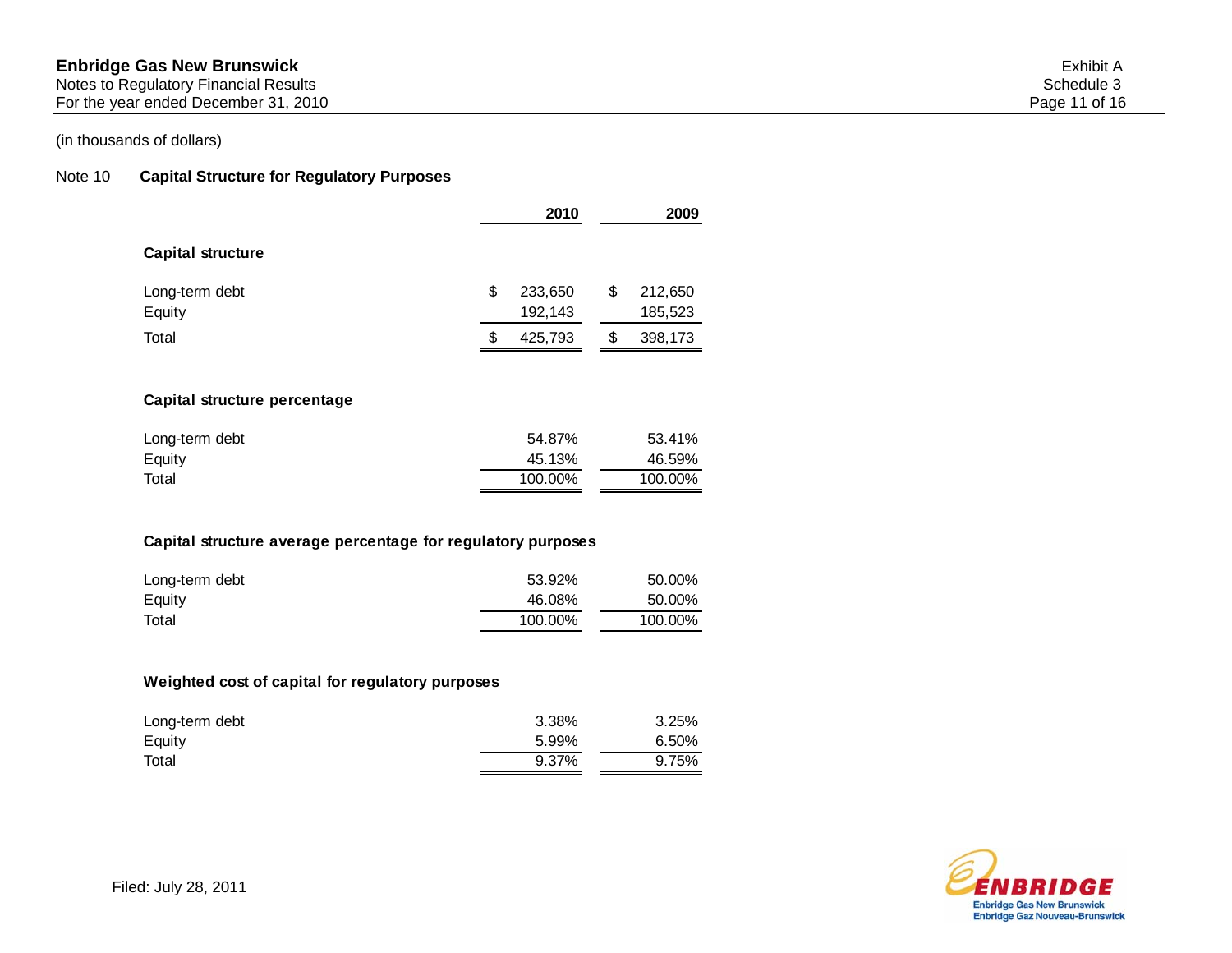### Note 11 **Details of Affiliate Transactions**

|                                         | Enbridge<br>Operational<br><b>Services</b> | Enbridge Inc.            | Enbridge<br>Commercial<br>Services Inc. |                          |      | <b>Enbridge Gas</b><br><b>Distribution</b><br>Inc. | Gazifère Inc.            |        | <b>Total Affiliate</b><br>Consulting<br>and Services | Total<br>Consulting<br>and Services | <b>Affiliate</b><br><b>Expenditure as</b><br><b>Percent of</b><br><b>Total</b><br><b>Consulting and</b><br><b>Services</b> |
|-----------------------------------------|--------------------------------------------|--------------------------|-----------------------------------------|--------------------------|------|----------------------------------------------------|--------------------------|--------|------------------------------------------------------|-------------------------------------|----------------------------------------------------------------------------------------------------------------------------|
| For the period ending December 31, 2010 |                                            |                          |                                         |                          |      |                                                    |                          |        |                                                      |                                     |                                                                                                                            |
| Corporate management                    | \$                                         | \$<br>27                 | -\$                                     |                          | \$   | 31                                                 | \$                       | \$     | 58                                                   | \$<br>293                           | 20%                                                                                                                        |
| Sales & marketing                       |                                            | $\blacksquare$           |                                         |                          |      | 148                                                |                          |        | 148                                                  | 1,497                               | 10%                                                                                                                        |
| Human resources                         |                                            | 22                       |                                         |                          |      | 74                                                 |                          |        | 96                                                   | 240                                 | 40%                                                                                                                        |
| Distribution & maintenance              |                                            | $\overline{a}$           |                                         |                          |      | 432                                                |                          |        | 432                                                  | 1,149                               | 38%                                                                                                                        |
| Budget & regulatory                     |                                            | $\overline{a}$           |                                         |                          |      |                                                    |                          |        |                                                      | 1,874                               | 0%                                                                                                                         |
| Financial reporting                     |                                            | 35                       |                                         |                          |      | 20                                                 | $\overline{\phantom{0}}$ |        | 55                                                   | 195                                 | 28%                                                                                                                        |
| Customer care                           |                                            | $\overline{\phantom{a}}$ |                                         |                          |      | 46                                                 | 603                      |        | 649                                                  | 676                                 | 96%                                                                                                                        |
| Corporate administration                |                                            | 1,047                    |                                         |                          |      | 10                                                 |                          |        | 1,057                                                | 1,057                               | 100%                                                                                                                       |
| Gas transportation & related            | 104                                        |                          |                                         |                          |      | $\overline{\phantom{a}}$                           |                          |        | 104                                                  | 95                                  | 109%                                                                                                                       |
| Information technology                  |                                            | 131                      |                                         |                          |      | 279                                                |                          |        | 410                                                  | 519                                 | 79%                                                                                                                        |
| <b>Total</b>                            | \$<br>104S                                 | $1,262$ \$               |                                         |                          | - \$ | $1,041$ \$                                         | 603 \$                   |        | 3,010                                                | \$<br>7,595                         | 40%                                                                                                                        |
| For the period ending December 31, 2009 |                                            |                          |                                         |                          |      |                                                    |                          |        |                                                      |                                     |                                                                                                                            |
| Corporate management                    | \$                                         | \$<br>69                 | \$                                      | $\overline{\phantom{0}}$ | \$   | 32                                                 | \$                       | $-$ \$ | 101                                                  | \$<br>265                           | 38%                                                                                                                        |
| Sales & marketing                       |                                            |                          |                                         |                          |      |                                                    |                          |        |                                                      | 982                                 | $0\%$                                                                                                                      |
| Human resources                         |                                            | 45                       |                                         |                          |      | 23                                                 |                          |        | 68                                                   | 204                                 | 33%                                                                                                                        |
| Distribution & maintenance              |                                            | 5                        |                                         |                          |      | 624                                                |                          |        | 629                                                  | 1,562                               | 40%                                                                                                                        |
| Budget & regulatory                     |                                            | $\blacksquare$           |                                         |                          |      | 3                                                  |                          |        | 3                                                    | 1,307                               | 0%                                                                                                                         |
| Financial reporting                     |                                            | 30                       |                                         |                          |      | 20                                                 |                          |        | 50                                                   | 185                                 | 27%                                                                                                                        |
| Customer care                           |                                            |                          |                                         |                          |      | 31                                                 | 586                      |        | 617                                                  | 647                                 | 95%                                                                                                                        |
| Corporate administration                |                                            | 987                      |                                         |                          |      | 5                                                  |                          |        | 992                                                  | 992                                 | 100%                                                                                                                       |
| Gas transportation & related            | 60                                         |                          |                                         |                          |      |                                                    |                          |        | 60                                                   | 60                                  | 100%                                                                                                                       |
| Information technology                  | $\blacksquare$                             | 158                      |                                         | 31                       |      | 256                                                |                          |        | 445                                                  | 537                                 | 83%                                                                                                                        |
| Total                                   | \$<br>60                                   | \$<br>$1,294$ \$         |                                         | $31 \quad$               |      | 994                                                | \$<br>586                | -\$    | 2,965                                                | \$<br>6,741                         | 44%                                                                                                                        |

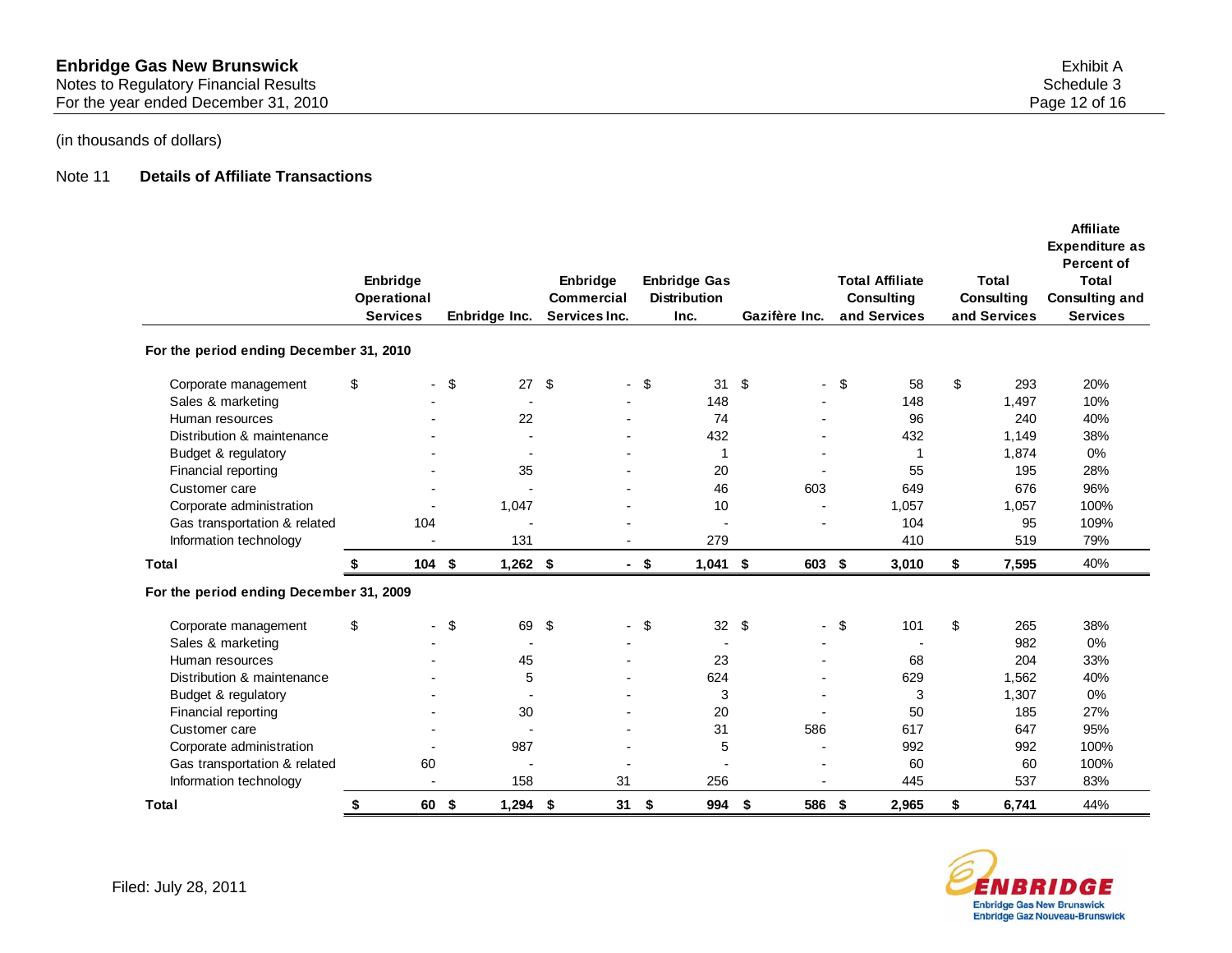#### Note 12 **Financial Statement Effects of Rate Regulation**

The Partnership's primary business activities are subject to regulation by the New Brunswick Energy and Utilities Board (EUB). The Partnership follows accounting practices prescribed by its regulator or stipulated in approved ratemaking decisions that are subject to examination and approval by the EUB and are similar to those being used by other enterprises in the gas distribution industry in Canada. Accordingly, the timing and recognition of certain revenues and expenses may differ from that otherwise expected under generally acceptable accounting principles (GAAP) applicable to non-regulated operations. The ultimate recoverability of costs incurred is dependant upon the approval of the EUB.

Rate regulation creates differences between the manner in which the Partnership accounts for transactions or events and how they would be accounted for if the Partnership was not subject to rate regulation. The differences in accounting treatment include:

The Partnership is subject to non-traditional regulation which recognizes its immature nature. Unlike many similar utilities, the Partnership's rates are market, not cost, based. Rates charged by the Partnership are based on a targeted savings over alternate fuel for end use customers. This rate setting methodology has been approved by the EUB for use during the development period after which rates are expected to be cost based. The EUB has approved a regulatory deferral account to capture the difference between the Partnership's regulated revenues and its revenue requirement which non-regulated enterprises would not recognize.

The EUB permits an "allowance for funds used during construction" (AFUDC) to be included in the rate base. In addition, AFUDC is included in the cost of property, plant and equipment and is depreciated over future periods as part of the total cost of the related asset, based on the expectation that depreciation expense, including the AFUDC component, will be approved for inclusion in future rates. AFUDC for rate-regulated entities includes both an interest component and a cost of equity component. In the absence of rate regulation, GAAP would permit the capitalization of only the interest component. Therefore, the initial set up of the equity component as a capitalized asset and the corresponding revenue recognized during the construction phase would not be recognized nor would the subsequent depreciation of the asset.

As prescribed by the EUB, the Partnership does not recognize gains and losses on the sale of natural gas in the statement of income and uses a purchase gas variance account to defer the gain or loss on sale. Non-regulated enterprises would normally account for the gain or loss in the statement of income or comprehensive income.

As allowed by the EUB, the Partnership capitalizes certain operating and maintenance expenses incurred during the Partnership's development period. Non-regulated enterprises may expense certain of these costs in the period incurred.

Enbridge Inc., on behalf of the Partnership, maintains a pension plan which provides defined benefit pension benefits to employees. As prescribed by the EUB, contributions made to the plan are expensed as paid, consistent with the recovery of such costs in rates. Under GAAP, pension costs and obligations for defined benefit pension plans are determined using the projected benefit method and are charged to income as services are rendered.

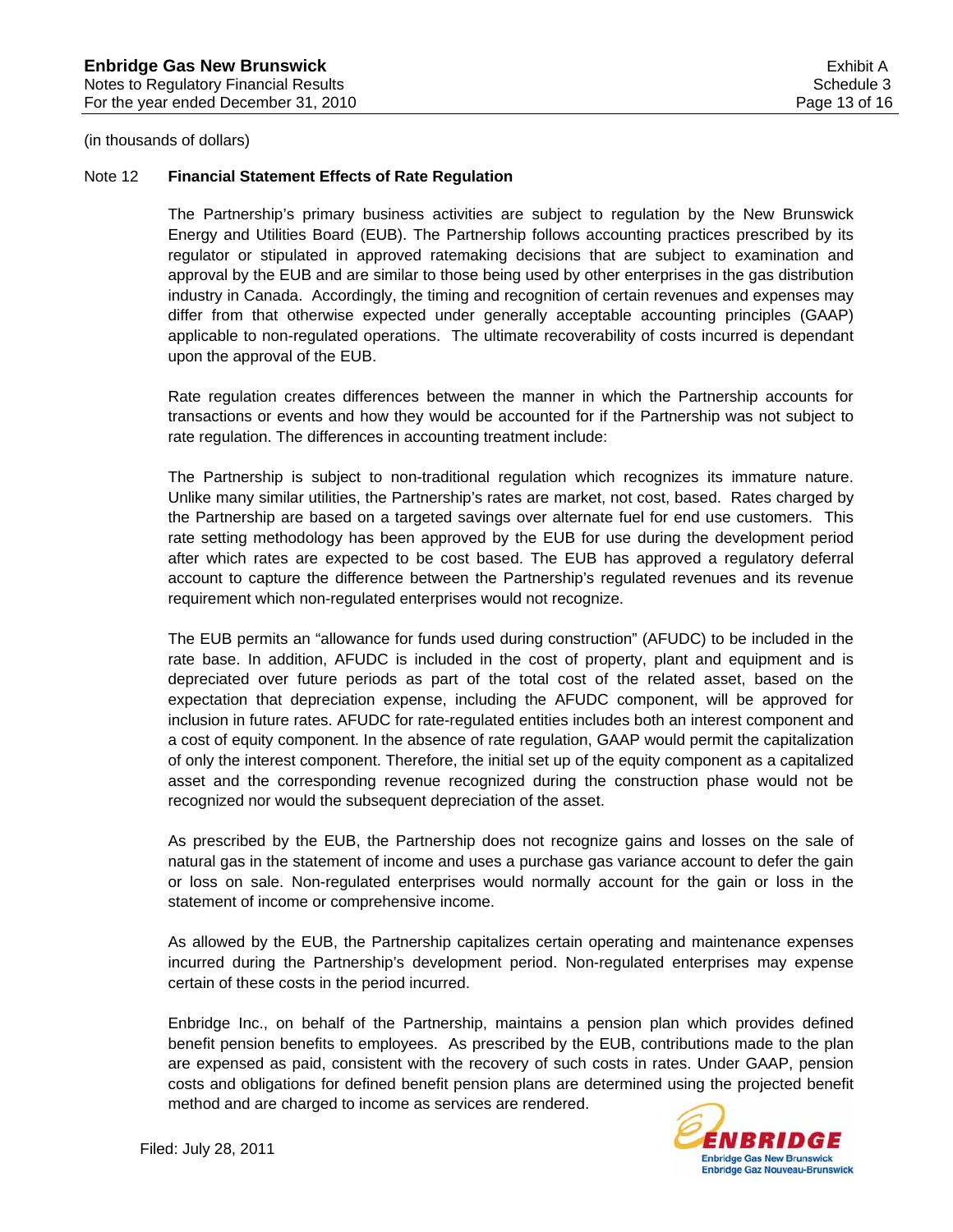# **I&S Profitability Margin**

|                                                                                              |         |             | 2010              |
|----------------------------------------------------------------------------------------------|---------|-------------|-------------------|
| Revenues as per regulatory financial statements<br>Revenue adjustment for warranty provision |         |             | \$<br>6,787<br>23 |
| Less: Cost of goods sold                                                                     |         |             |                   |
| COGS as per regulatory financial statements                                                  |         | \$<br>5,790 |                   |
| <b>Billing services</b>                                                                      | \$<br>3 |             |                   |
| Adjustment for Utility labour costs                                                          | 57      |             |                   |
|                                                                                              |         | 60          | 5,850             |
| Adjusted net margin                                                                          |         |             | \$<br>960         |
| Less: Allocated expenses                                                                     |         |             |                   |
| O&M expenses                                                                                 |         | \$<br>1,296 |                   |
| Cost of capital                                                                              |         | 98          |                   |
| Depreciation                                                                                 |         | 85          |                   |
| Bad debt expense                                                                             |         | 106         | 1,585             |
| Total net revenue (loss)                                                                     |         |             | (625)             |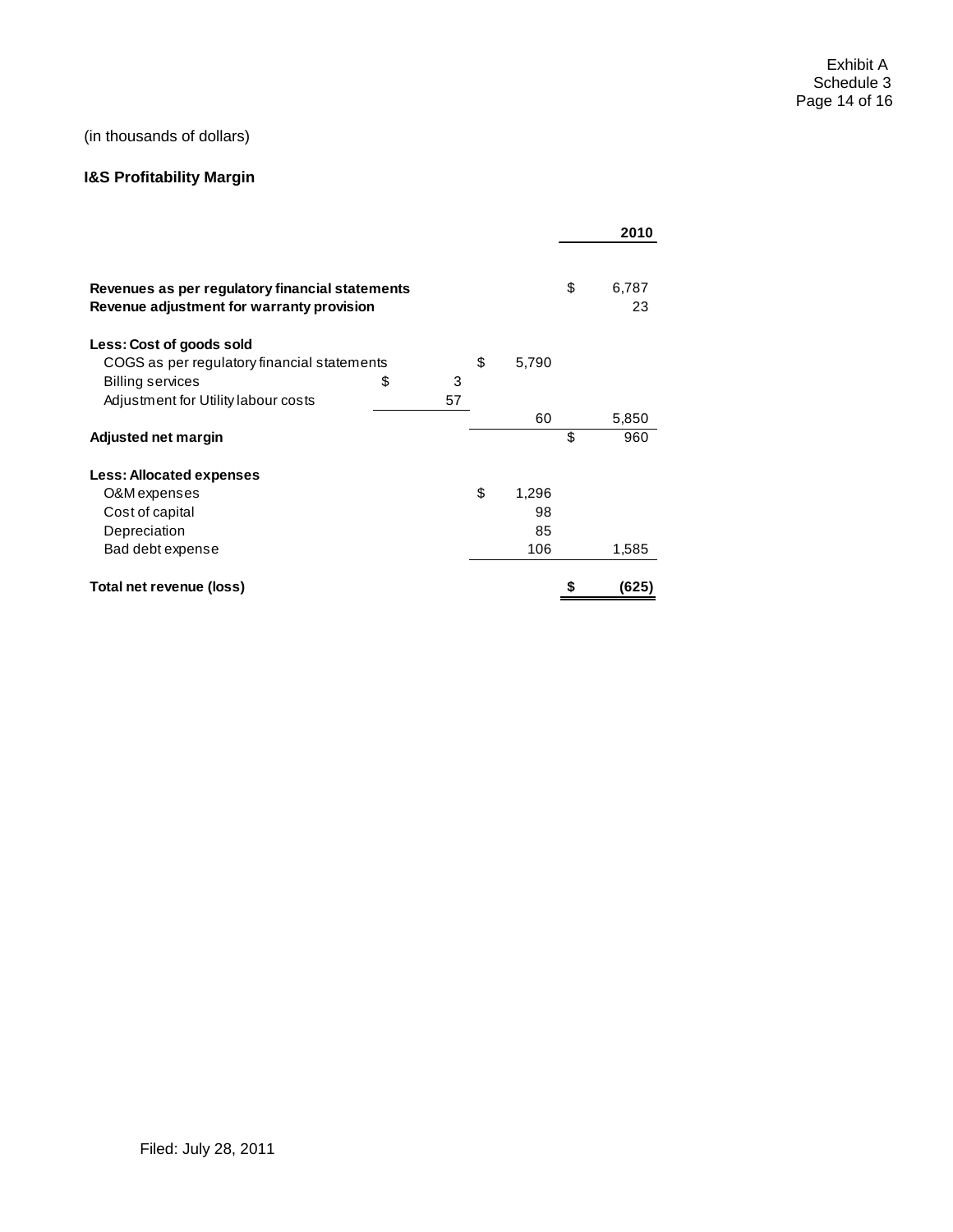#### **System Expansion Portfolio Test**

|                |                                                                  | 2010        |
|----------------|------------------------------------------------------------------|-------------|
|                | Item Capital                                                     |             |
| 1              | Main                                                             | \$<br>4,321 |
| $\overline{2}$ | Service Line/ Meter                                              | 3,495       |
| 3              | Sales Incentive                                                  | 4,064       |
| 4              | O&M Capitalized to Main                                          | 1,949       |
| 5              | O&M Capitalized to Service Line / Meter                          | 3,449       |
| 6              | O&M Capitalized to Development O&M                               | 6,393       |
| $\overline{7}$ | <b>Total Capital</b>                                             | 23,671      |
| 8              | <b>Cost of Capital</b>                                           | 9.35%       |
|                | <b>Depreciation Rates</b>                                        |             |
| 9              | Main, Sales Incentives & Development O&M                         | 2.43%       |
| 10             | Service Line/Meter                                               | 3.83%       |
|                | Net Annual Impact on Revenue Requirement                         |             |
|                | Energy (GJs)                                                     | 335,657     |
|                | Revenue                                                          | \$<br>3,686 |
|                | Less:                                                            |             |
|                | Depreciation: Mains ((item $1 +$ item $4$ ) * item 9)            | 152         |
|                | Depreciation: Service Line/Meter ((item $2 +$ item 5) * item 10) | 266         |
|                | Depreciation: Sales Incentive (item3 * item 9)                   | 99          |
|                | Depreciation: Development O&M (item 6 * item 9)                  | 155         |
|                | Cost of Capital (item 7 * item 8)                                | 2,214       |
|                | Annual Impact                                                    | \$<br>800   |